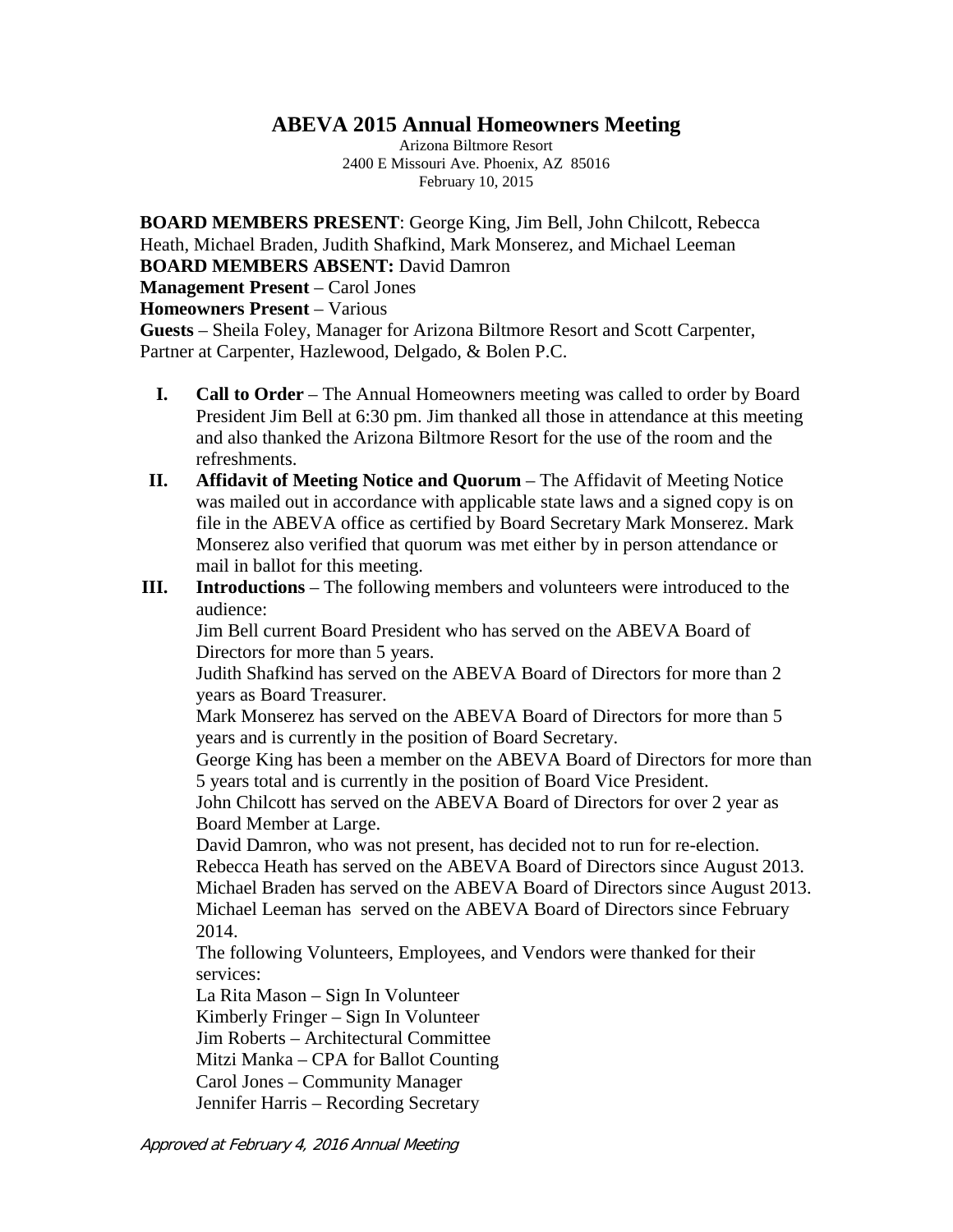- **IV. Approval of 2014 Annual Homeowners Meeting Minutes** Reading of the February 11, 2014 ABEVA Annual Homeowners meeting minutes was waived. A motion was made by George King to accept the 2014 ABEVA Annual Homeowners Meeting minutes as submitted. The motion was seconded and carried unanimously.
- **V. Nominations from the floor** Board President Jim Bell asked if there were any nominations from the floor for the available Board of Directors openings. There were no nominations received.
- **VI. Guest Speakers** Attorney Scott Carpenter was present to introduce himself and thank the ABEVA Homeowners for the opportunity to serve the community. Arizona Biltmore Resort General Manager Sheila Foley then introduced herself and spoke on behalf of the Resort to share the following information:
	- Guest rooms and 2 ballrooms were renovated in 2014 with additional renovations planned for 2015.
	- Biltmore block restoration is ongoing in an effort to preserve the historical elements of the Resort.
	- The Concours D'Elegance Car Show was held in January 2015 and will be held again in 2016.
	- KSL Asset Management is not planning to expand the Resort.
	- The Villas are part of the Resort, although available for sale, and are included in the room count of 750 total.
	- The Arizona Biltmore Resort is owned by the Commercial Real Estate Investment branch of the Singapore Government known as GIC.
	- The Concours Car Show, Pro Bowl, and the Super Bowl XLIX events resulted in maximum occupancy for the Resort during that time period.
- **VII. Financial Reports –** Treasurer Judith Shafkind reported that ABEVA continues to be in good financial standing and there has not been any increase in the Annual Assessments. Judith reported on planned expenditures regarding road maintenance, landscaping renovations, and conversion of street lights to LED lighting. A motion was made by Judith Shafkind to accept the financial year-end reports as submitted. The motion was seconded and carried unanimously. A homeowner requested to view the financial reports and Manager Carol Jones responded that the financial statements are available in the ABEVA office and that the statements are audited on an annual basis.
- **VIII. State of the Association** Board President Jim Bell noted that the expenditures reported by Treasurer Judith Shafkind are currently the largest projects that the ABEVA Board is working on.
	- **IX. Announcement of Election Results** CPA Mitzi Manka tallied the ballots received either in person at this meeting or those that were mailed in. Manager Carol Jones announced the results from the election as follows: Jim Bell John Chilcott Michael Braden Judith Shafkind Phil Tibi
	- **X. Open Discussion** The following topics were discussed by the Homeowners: